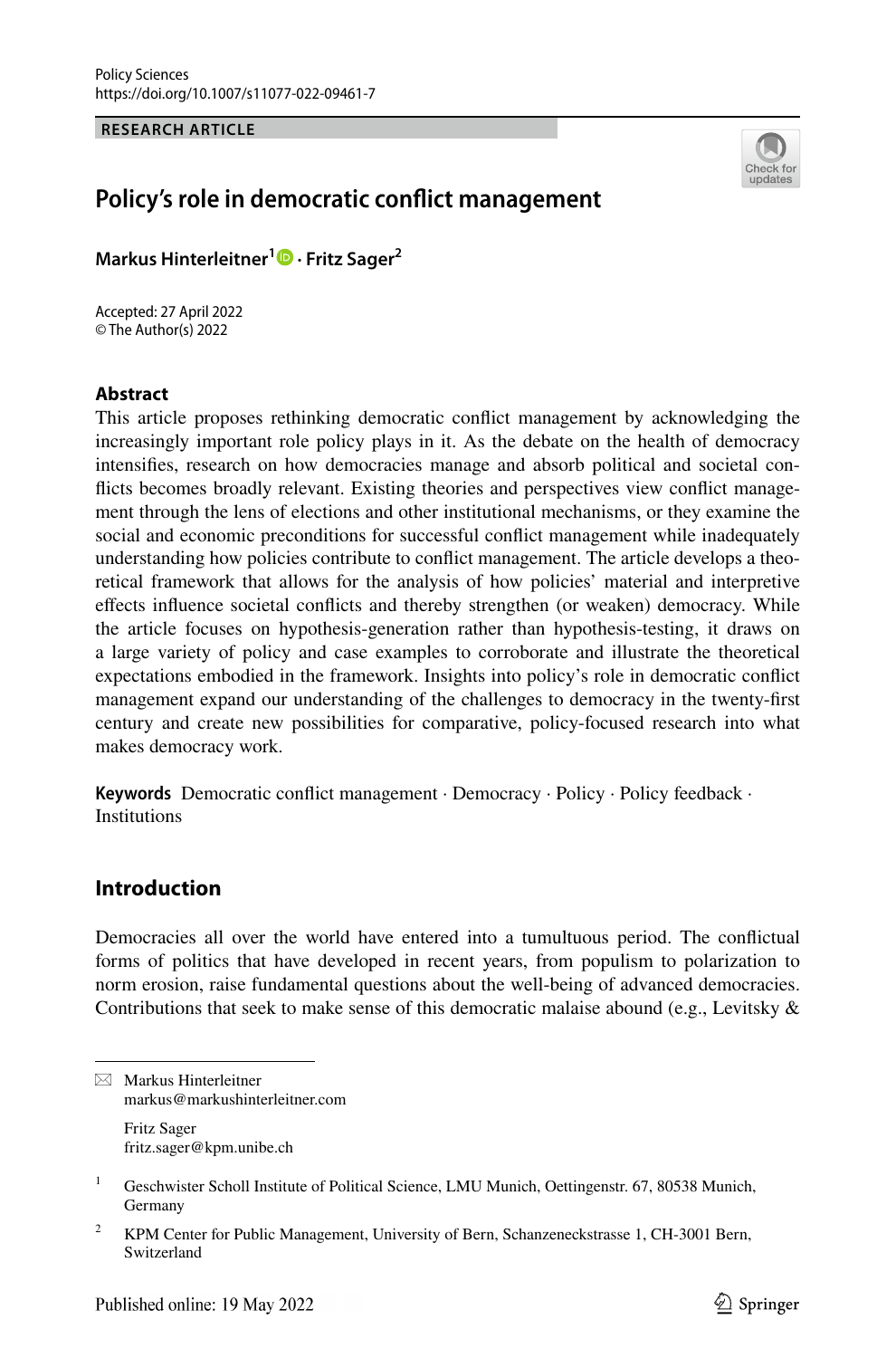Ziblatt, [2018;](#page-14-0) Przeworski, [2019;](#page-14-1) Runciman, [2018](#page-15-0)). As the debate over the health of democracy intensifes, research into how democracies manage and absorb political and societal conficts becomes broadly relevant.

This article argues that public policy plays an increasingly important role in democratic confict management. Increased social and cultural heterogeneity, economic inequality, globalization and climate change are policy problems that strain the confict management capacities of advanced democracies. By relegating policy to a secondary role in confict management, the dominant conceptualizations of democratic confict management in the political science literature become increasingly outdated and inadequate. Most of the existing literature focuses on elections as the primary confict management mechanism (Przeworski, [2019\)](#page-14-1), on the design of formal institutions (Lijphart, [2012\)](#page-14-2), on political norms (Helmke & Levitsky, [2004\)](#page-13-0) and on social and economic preconditions for successful confict management (Hirschman, [1994](#page-13-1); Putnam, [1993](#page-14-3)). In this literature, policy is either the uninteresting outcome of the more fundamental question of institutional design, or it is the uninteresting adjunct to the social preconditions or economic developments that make conficts easier to solve in the frst place.

We draw on literature from the "policy infuences politics" tradition, notably policy feedback theory (Mettler & SoRelle, [2014](#page-14-4)) and research on policy accumulation (Adam et al.,  $2019$ ) and the policy state (Orren & Skowronek,  $2017$ ) to argue that policies, once they have been signed into law, infuence societal conficts in diverse and important ways. As modern governments undertake more over a broader range of issues, policies accumulate and permeate almost all areas of social, political and economic life. While institutional characteristics and aspects of policy design can account for diferences between countries and policy sectors, the existing evidence clearly suggests that policy accumulation is a global phenomenon (Adam et al., [2019](#page-13-2)). Policy research captures the transformations brought about by policy accumulation using the concept of the policy state (e.g., Jenkins & Milkis, [2014;](#page-14-6) Orren & Skowronek, [2017;](#page-14-5) Pierson & Skocpol, [2007](#page-14-7)). In the policy state, sometimes also referred to as the "activist state" or "activist government," policies increasingly infuence democratic politics. Following in the footsteps of E. E. Schattschneider ([1935\)](#page-15-1), Theodore Lowi [\(1964](#page-14-8)), and others who argued that policies create their own politics, scholars of policy feedback have found that policies, from pension policies to healthcare policies to fnancial regulations, have material and interpretive efects on political elites and mass publics (Anzia & Moe, [2017;](#page-13-3) Mettler & SoRelle, [2014](#page-14-4); Patashnik & Zelizer, [2013](#page-14-9); Pierson, [1993](#page-14-10)). Summarizing the fndings of this (mainly US-focused) research program, Hacker and Pierson ([2014,](#page-13-4) 644) conclude that policies have "become a core feature of the American political system, fundamentally reshaping political contestation." We build on this research to examine how specifcally designed policies can contribute to the mediation of societal conficts.

We propose a theoretical framework that allows for an analysis of how policies' postlegislative impacts, i.e., the material and interpretive efects they emit once they have been adopted, infuence confict intensity and thereby strengthen (or weaken) democracy. The framework proposes testable expectations on how specifcally designed policies infuence citizens' perceptions and behavior when they approach and engage in a confict. The novelty of our approach is that we view policy as an *independent* variable in confict management whose design infuences the emergence and development of societal conficts. While our primary purpose is hypothesis-generation rather than hypothesis-testing, we draw on a large variety of policy and case examples to corroborate the plausibility of our theoretical expectations. We suggest that whether, and to what degree, democratic states become more confictual and democratically unstable increasingly depends on how efectively their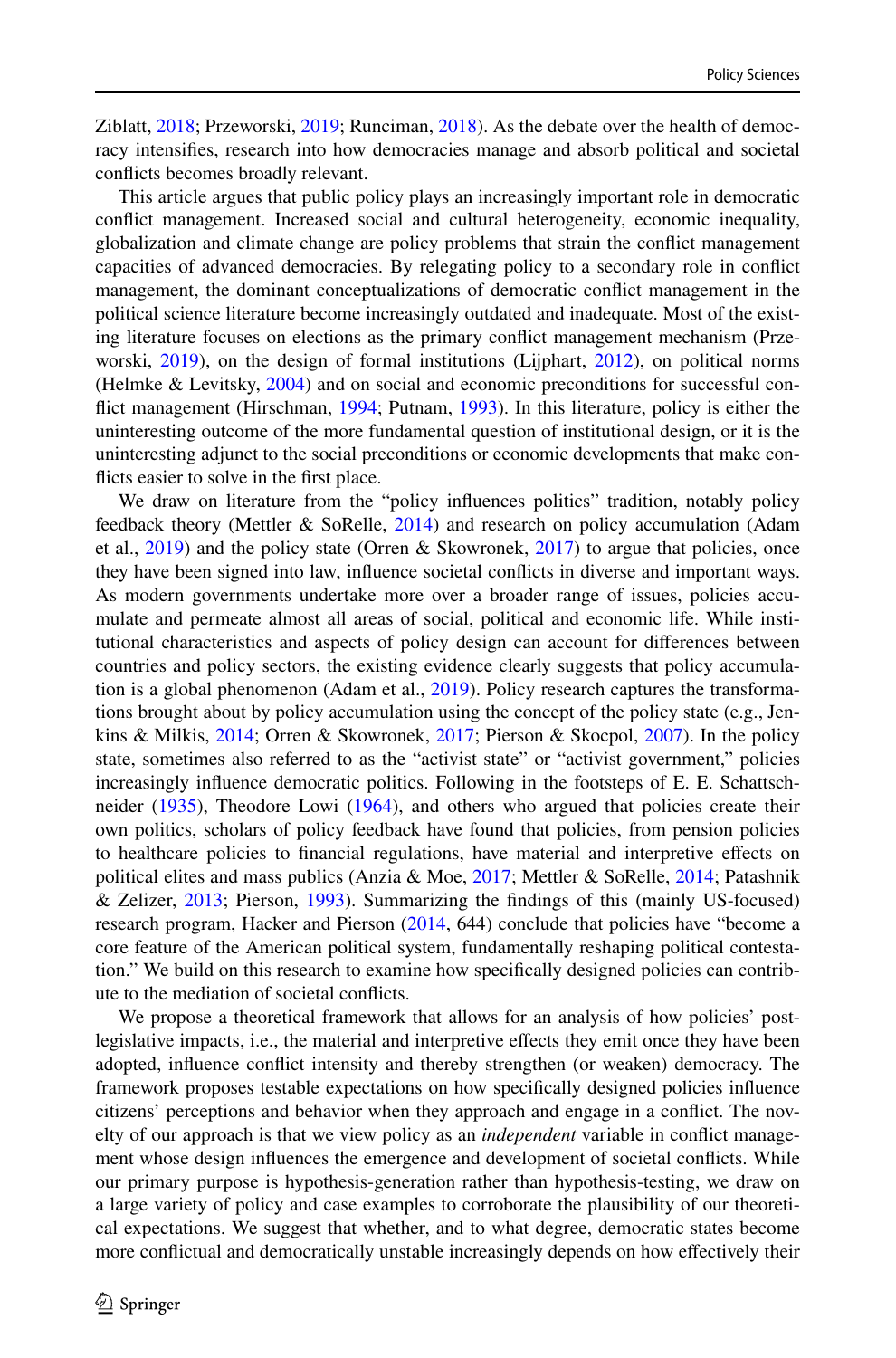policy infrastructures mediate conficts. Our conceptualization of policies' infuence on societal conficts provides an updated understanding of how modern democracies can manage conficts, and it creates new opportunities for comparative, policy-focused research on what makes democracy work.

The article proceeds as follows. The next section demonstrates that policies only play a secondary role in the existing literature on democratic confict management, and it demonstrates the limitations that result from neglecting them. The third section develops and illustrates the theoretical framework. The last section outlines avenues for systematic, comparative research on policy's role in democratic confict management.

### **Confict management and the functioning of democracy**

Although broad and diverse, the literature on democratic confict management tends to relegate policy to a secondary role. This section aims to demonstrate the limitations that result from the literature's inattention to policy. To structure the diverse literature on democratic confict management, we focus on the factors that do the "main lifting" in terms of confict management in a particular piece of scholarship. While this approach unavoidably simplifes rich and often complex contributions, it allows us to capture the principal confict-managing mechanisms at their basis.

#### **Research on the social and economic preconditions for confict management**

Seymour Martin Lipset [\(1960](#page-14-11), [1985](#page-14-12)) was one of the frst scholars to explicitly observe that the functioning of democracy depends on confict management that successfully incorporates new societal demands into the democratic state. Democracies should neither suppress conficts (as this would mean the suppression of societal demands) nor let conficts spiral out of control and escalate into violence. Democratic states that balance confict and con-sensus allow for "the peaceful play of power" (Lipset, [1960,](#page-14-11) 21), or what Hannah Arendt termed "cultivated confict" (see Dubiel, [1998\)](#page-13-5). However, Lipset's explanation of why American democracy had historically been efective in confict management did not center on the active role of the government but rather on *societal preconditions*. Many issues that could have potentially been brought to the government and subjected to confict management were actually bracketed out of politics and handled by other means, notably by local self-government and voluntary associations.<sup>1</sup>

Robert Putnam's concept of social capital ([1993,](#page-14-3) 11) partly builds on Lipset's work and points to a broader set of societal preconditions that facilitate democratic confict management. Research on social capital suggests that generalized trust between people helps to resolve conficts. People that trust each other can better overcome collective action problems and solve conficts than people who do not. Moreover, in democratic societies with high levels of social capital, conficts over norms, values and shared understandings are less likely to escalate because citizens agree on these things to a significant degree.<sup>[2](#page-2-1)</sup>

<span id="page-2-0"></span><sup>&</sup>lt;sup>1</sup> This conflict management arrangement was, of course, deeply troubling from a contemporary democratic perspective. Some groups were better able to "self-govern" than others, as the US's history of racism and racial disenfranchisement suggests.

<span id="page-2-1"></span> $2$  Dankwart Rustow's ([1970\)](#page-15-2) work, which posits that an important prerequisite for democracy is national unity, develops a comparable argument.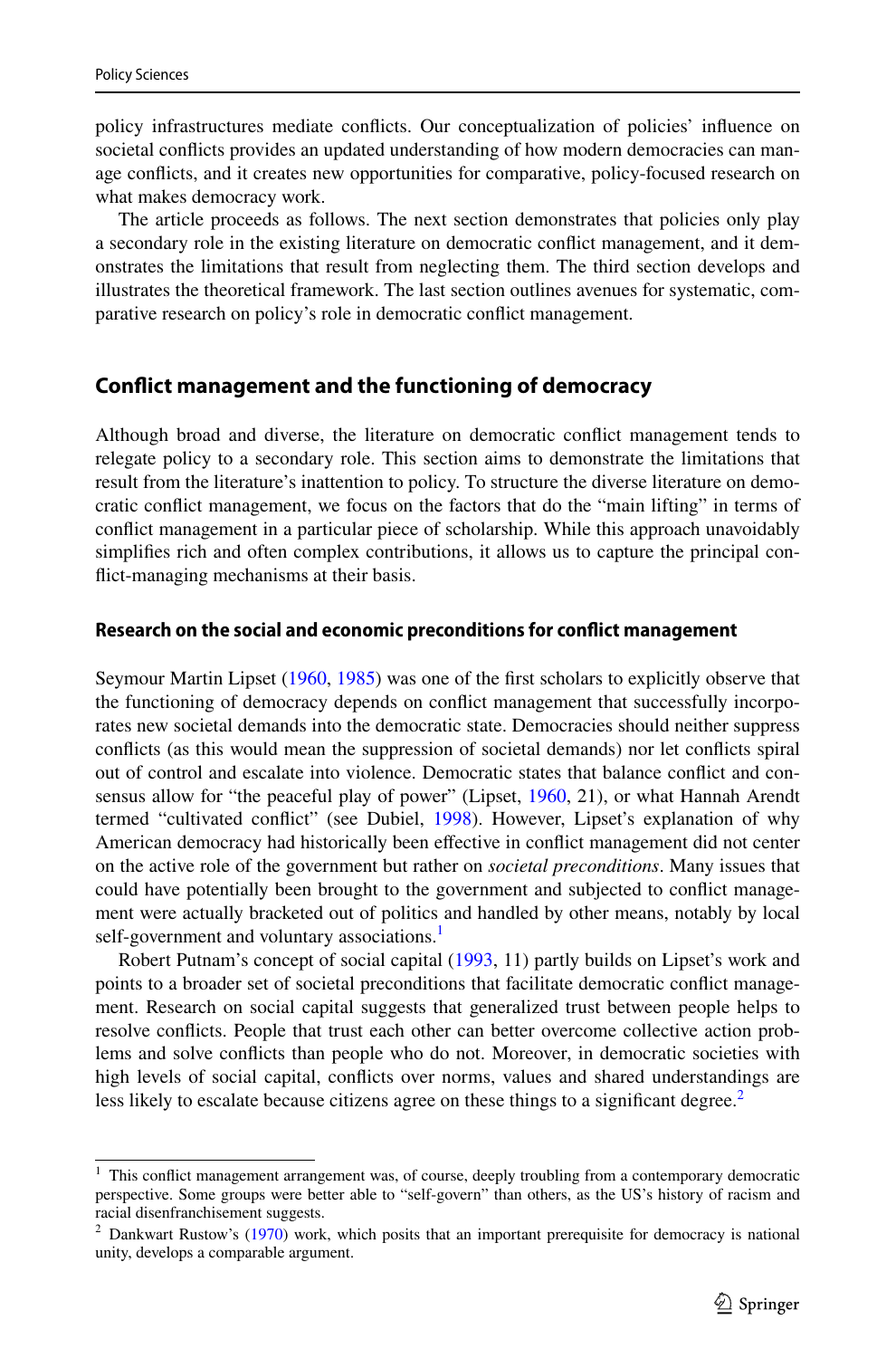Another research tradition focuses on how *economic developments* infuence democratic stability (e.g., Knutsen et al., [2019](#page-14-13)). For example, scholars have long associated the development of democracy in the USA with lower levels of economic inequality, which made resolving economic conficts easier and made the stakes of democracy lower in the early Republic (Tocqueville, [2002\)](#page-13-6). This line of research also suggests that economic growth facilitates confict management by allowing governments to make everyone better of by widely distributing gains. Albert Hirschman ([1994\)](#page-13-1) credited Western democracies' surprising success in confict management to the thirty years of strong economic growth following the end of the Second World War. Economic growth made many conficts divisible that would have been indivisible in other economic contexts. Hirschman argued that political conficts are much easier to manage if the confict parties treat them as divisible rather than indivisible. While divisible conficts are about "more or less", indivisible conficts are "either-or", i.e., confict parties defne advantages and demands in exclusionary terms. Indivisible conficts are often about social characteristics that play a "fundamental role in the personal and collective self-identity of the adversaries" (Dubiel, [1998,](#page-13-5) 212), such as race, gender, religion, or culture.

Democratic states can manage divisible conflicts on repeated occasions,<sup>[3](#page-3-0)</sup> with confict settlements appearing less fnal to the confict parties. For example, the division of the social product—the paradigmatic divisible confict in democratic market societies (Hirschman, [1994](#page-13-1))—can be renegotiated at the next best opportunity, while the democratic state's stance on abortion takes on a much more fnal character for the confict parties. Moreover, divisible conficts are more likely to form part of package deals than indivisible conficts, i.e., part of a broader confict solution that includes confict settlements where both parties win and lose but where the overall package is somehow benefcial to both. For various reasons, therefore, it is easier for democratic states to manage divisible conficts than indivisible conficts. In an indivisible confict, the confict parties are likely to exhibit an uncompromising and obstructive stance that makes it difficult to settle the underlying confict.

By assuming that successful confict management largely depends on exogenous social and economic preconditions (relating to either pre-existing societal characteristics and venues for confict management or to confict characteristics), this literature accords governments a very limited role in confict management. Governmental agency is only possible through the adoption of policies that help to maintain the economic and societal precondi-tions for conflict management (Hooghe & Stolle, [2003\)](#page-13-7). A recent example of literature in this tradition is Torben Iversen and David Soskice's [\(2019](#page-14-14)) *Democracy and Prosperity*. This book explains the rise of democracy-corroding populism in advanced capitalist societies by arguing that mainstream political parties committed several political mistakes that prevented the middle class from participating in the market economy. In this perspective, governments' only alleged opportunity to reverse the populist trend is by adopting policies that would allow the middle class to once again beneft from capitalism.

According governments a functionalist role in confict management implies that they are rather powerless when it comes to actively working toward maintaining democratic stability. In this view, democracies can thus only hope that certain conficts will remain bracketed out of politics and that the conficts that do reach the government would be rather easy to manage, for example because they would be divisible rather than indivisible. However,

<span id="page-3-0"></span><sup>&</sup>lt;sup>3</sup> As the rational choice literature suggests, "repeat play" makes actors willing to play by the rules and seek a cooperation dividend (Shepsle [2008\)](#page-15-3).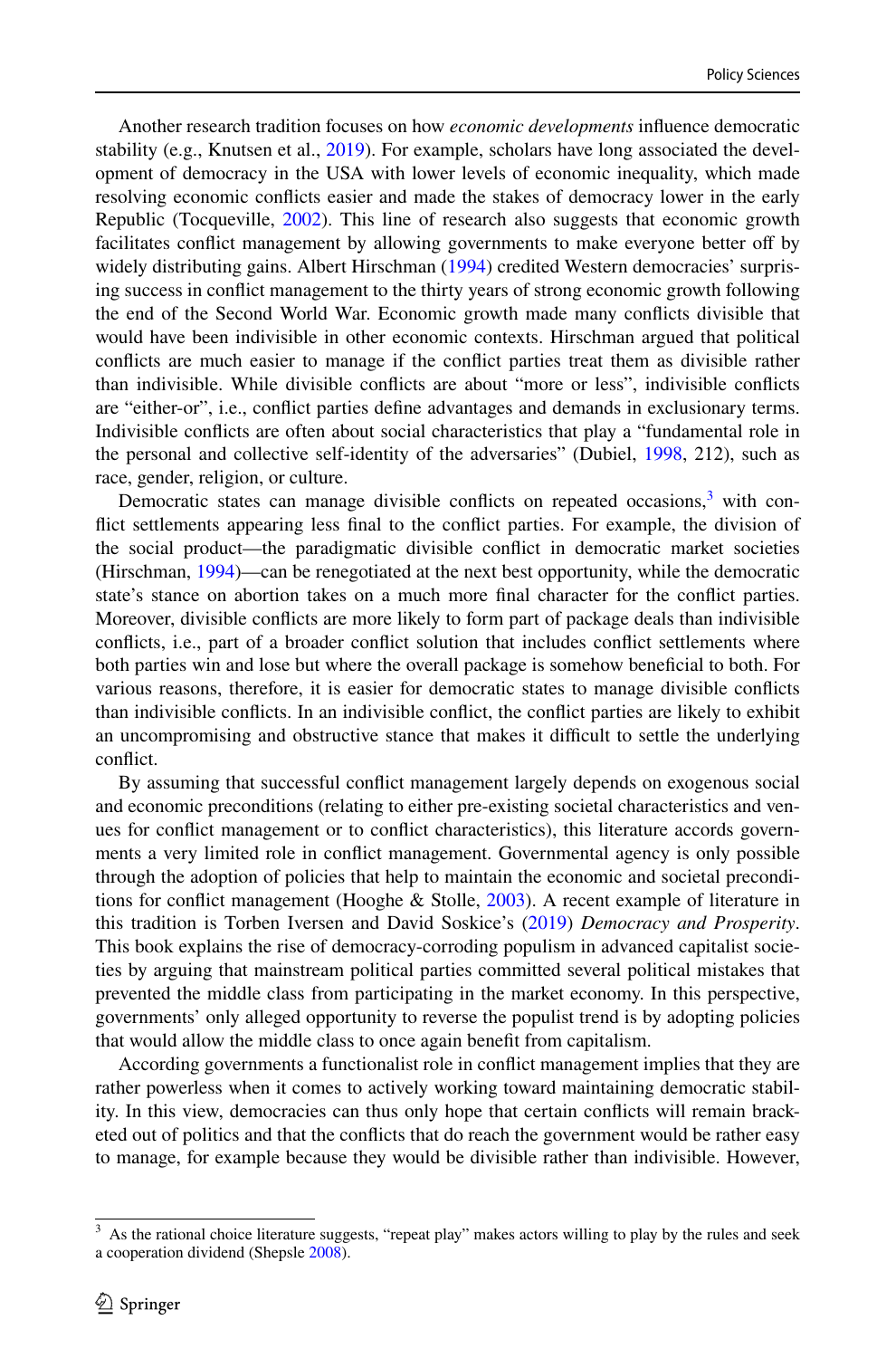this functionalist interpretation of governments' role in confict management omits modern democracies' greater policy activity and, by extension (and as we will show), this activity's confict-mediating (or -escalating) efects.

#### **Research on institutions' role in confict management**

Much of the literature focuses on the institutional characteristics of democratic states and their infuence on political processes that allows them to manage political conficts. For Adam Przeworski [\(2018](#page-14-15), 16–17) and many others, *elections* are democratic states' primary confict management mechanism: "The greatest value of elections […] is that at least under some conditions they allow us to process in relative liberty and civic peace whatever conficts arise in society, that they prevent violence." The confict management logic of elections is straightforward. Citizens can periodically elect politicians that best represent their interests and, crucially, can get rid of those who do not. Confict management thus consists of periodically exchanging politicians and parties to ensure that those in power are those who best represent the interests of citizens and address the problems that they deem relevant.

Scholars also analyze *other institutional features* from a confict management perspective. In this broad category, the design of formal institutions like presidentialism, parliamentarism, federalism or corporatism plays an important role. This literature examines how institutional "patterns" or "architectures" combine to manage political conficts. Arend Lijphart's ([2012\)](#page-14-2) distinction between consensus democracies and majoritarian democracies is probably the most famous example of democracy literature that examines confict management more broadly as the result of the interplay of various institutional factors (Reynolds, [2002](#page-14-16); Weaver & Rockman, [1993\)](#page-15-4).

Another institutional feature that scholars have analyzed from a confict-management perspective are *democratic norms*, such as mutual tolerance between and respect for political opponents or restraint in the exercise of formally granted political power. Helmke and Levitsky ([2004,](#page-13-0) 727) defne political norms as "socially shared rules, usually unwritten, that are created, communicated, and enforced outside of officially sanctioned channels." Many researchers interpret political norms in functional terms, i.e., they understand them as the confict-mediating devices of democratic states. By binding political actors to legitimate and predictable behavior, political norms prevent democratic contestation from escalating into full-blown, violent confict (Levitsky & Ziblatt, [2018\)](#page-14-0). Political norms often complement formal institutions, thereby improving their capacity for confict management. For example, legislative institutions such as the US Congress are characterized by elaborate norms of vote trading or "logrolling". By trading votes for issues that individual legislators hold dear, legislators can increase the overall support for specifc pieces of legislation (Evans, [1994\)](#page-13-8).

A major fnding from the literature on institutions' role in confict management reveals that institutions that allow social groups to voice their demands—and that provide them with the perception that it is possible to achieve them—enhance the likelihood that the eventually crafted policies will refect confict settlements that the groups can (albeit grudgingly at times) live with. On the contrary, institutions that grant a few powerful actors exceptional infuence on policies are less likely to manage societal conficts sustainably. For example, the literature on neo-corporatism shows how policy formulation processes can settle conficts through the tripartite economic concertation of labor interests, employer interests and the state. It is under the state's "shadow of hierarchy" (Scharpf, [1994](#page-15-5), 41)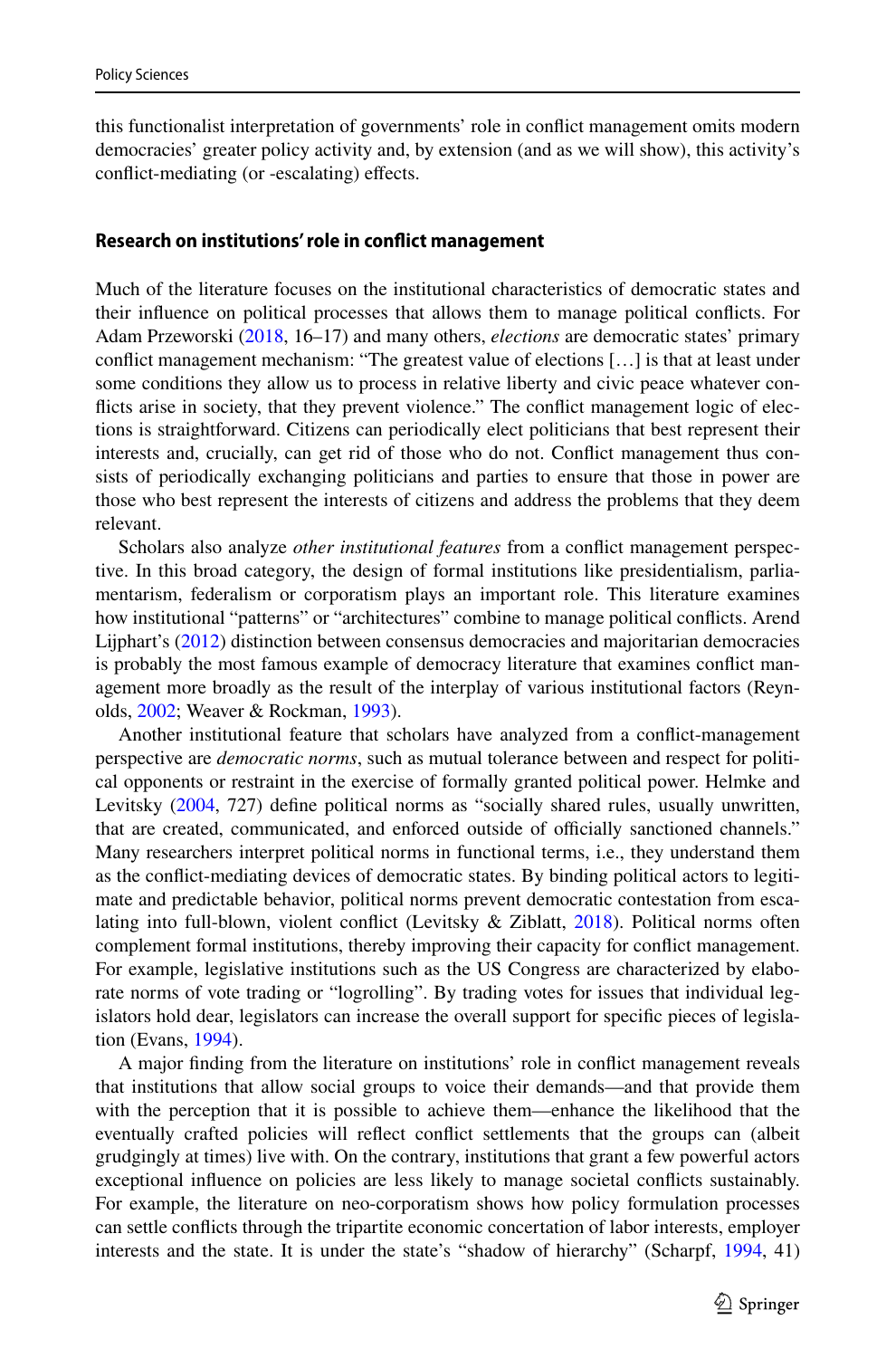that the two opposing economic interest groups sort out their diferences. In this context, negotiations between divergent interests take place with the explicit goal of dispute settlement rather than the utility maximization of winner-takes-all politics. The governmental threat of coercive state power serves as a powerful scope condition that ensures the negotiating parties do not lose sight of the common goal of general welfare (Schmitter, [1985](#page-15-6)). Another example is the Swiss system of direct democracy, which allows citizens to hold a referendum on policies adopted by parliament (Sager & Zollinger, [2011\)](#page-15-7). The prospect of a referendum discourages powerful groups from insisting on excessive demands during the policy process because excessive demands are more likely to trigger referendums. Referendums lead to the expansion of a policy confict because they allow citizens to weigh in and directly infuence it (Schattschneider, [1975\)](#page-15-8). Confict expansion injects a dynamism into a conflict that is difficult for the stronger group to control. Referendums can stall or suppress the policy plans of the stronger group or lead to watered-down policies that contain even more concessions than the original compromise proposal made by the weaker group. Institutions in the Swiss system thus help to create an environment of negotiation where powerful groups develop incentives to make concessions and agree on a compromise (Hinterleitner, [2020](#page-13-9)).

The confict-mediating efects of institutions also play a prominent role in research on policy processes and policy-making in both the main political arena and within specialized policy venues (Weible & Sabatier, [2017\)](#page-15-9). For example, the advocacy coalition framework conceptualizes the policy process as shaped by stable long-term conficts between competing coalitions (Sabatier, [1988\)](#page-15-10). Likewise, implementation studies have focused on confict that occurs during the process of policy implementation (Matland, [1995](#page-14-17)). Another prominent example is collaborative governance, which Ansell and Gash [\(2008](#page-13-10), 544) defne as a "governing arrangement where one or more public agencies directly engage non-state stakeholders in a collective decision-making process that is formal, consensus-oriented, and deliberative and that aims to make or implement public policy or manage public programs or assets." Collaborative governance can be understood as an institutionalized policy-making process during which confict is managed so that broadly accepted and durable policy solutions can be crafted.<sup>[4](#page-5-0)</sup> While the existing research on policy-making treats politi-cal conflict as an important element<sup>[5](#page-5-1)</sup> of the policy process, it primarily examines how conficts infuence (the making of) policies, not how policies infuence conficts.

Overall, the existing literature overwhelmingly treats policy as the dependent variable of institution-driven, potentially confict-mediating political processes whose post-legislative impacts are, at best, of secondary importance for confict management. However, since there is still very limited knowledge on how specifc policy characteristics infuence political and societal conficts, it is unlikely that policies' confict-mediating efects are a conscious and deliberate result of institution-driven confict management. And even if this knowledge were readily available, it would still be hard for policy-makers to predict the confict-mediating efects of (usually long-lasting) policies in changing socio-economic

<span id="page-5-0"></span><sup>4</sup> While processes of dispute resolution, mediation, and confict management can also be found within individual (public) organizations (Roche et al. [2014\)](#page-14-18) and larger policy networks (Koppenjan [2007](#page-14-19)), these processes are often more informal and less institutionalized than the processes that characterize collaborative governance. Even more importantly, these processes often deal with purely private conficts while the literature reviewed here (and our article) focuses on conficted public (policy) issues (for more on this distinction, see Ansell and Gash [2008](#page-13-10), 544–548).

<span id="page-5-1"></span><sup>5</sup> However, many policy frameworks and theories only indirectly conceptualize and measure confict (see Weible and Heikkila, [2017](#page-15-11)).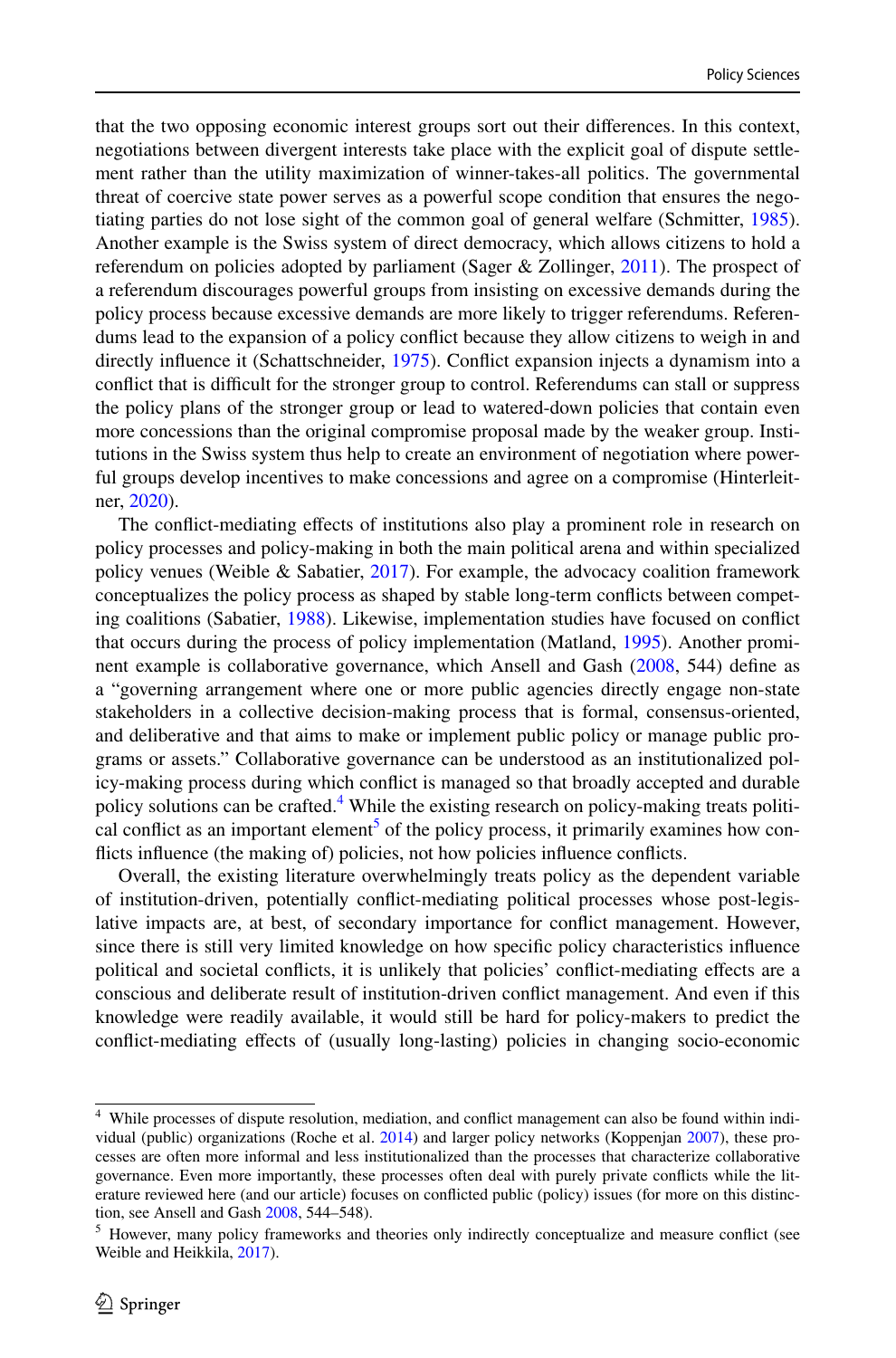contexts. These reasons speak against discounting policies' confict-mediating efects as uninteresting mediating variables in institution-driven confict management. Hence, by looking at processes rather than their "end products" (i.e., the material and interpretive efects policies emit long after their adoption), the literature is prone to neglect important aspects of policies' contribution to confict management. In the following section, we develop a theoretical framework that allows for a more exhaustive analysis of policies' contribution to confict management.

### **A framework for the analysis of policies' role in confict management**

Before we can outline how policies contribute to the management of societal conficts, we need to describe the characteristics of "managed conficts." As conficts act as a necessary component of any democracy by allowing for the expression of diverging interests, we limit ourselves to identifying the properties of conficts that undermine democracy. In doing so, we draw inspiration from Lipset's ([1960\)](#page-14-11) aforementioned fnding that democracies should neither suppress conficts nor let them spiral out of control. We thus argue that whether a confict undermines democracy primarily depends on its *intensity* as measured by the means that the conflict parties<sup>6</sup> (can) employ to get their way. According to this logic, two types of conficts undermine democracy: escalated conficts, where the intensity is too high, and suppressed conficts, where the intensity is too low. *Escalated conficts* are conficts that damage or ignore institutional channels and democratic forums designated to confict management because the confict parties violate formal rules and political norms (Gunther & Mughan, [1993](#page-13-11)). For example, after the French government had raised carbon taxes and reduced speed limits on country roads in 2017 in order to reduce France's ecological footprint, many rural citizens mobilized and formed the Yellow vests movement, which engaged in mass demonstrations and riots to make the government repeal the new policies (Chamorel, [2019](#page-13-12)). *Suppressed conficts* are conficts where weaker confict parties have no chance whatsoever to achieve their policy goals because stronger confict parties can afford to ignore them. For instance, opponents of welfare programs that manage to put disproportionate administrative burdens on welfare recipients make it harder for them to claim the benefts they are entitled to and undermine their capacity to politically engage and advocate for their policy goals (Moynihan et al., [2015\)](#page-14-20).<sup>7</sup> Managed conflicts are the conficts that remain if we subtract the sets of escalated and suppressed conficts from all the conflicts on policy priorities (Weible & Heikkila,  $2017$ ) that occur in a democracy at any given point in time.<sup>[8](#page-6-2)</sup> Note that our definition of managed conflicts includes situations where societal groups do not perceive themselves to be in confict with another group or

<span id="page-6-0"></span><sup>6</sup> We assume that confict parties variably consist of (groups of) citizens, economic actors, and political representatives.

<span id="page-6-1"></span><sup>7</sup> By assuming that suppressed conficts can also undermine democratic stability, we limit our argument to consolidated democracies, excluding cases of seeming "democratic stability" that rest on the permanent suppression of parts of the population, such as the US south during the Jim Crow era (Mickey [2015\)](#page-14-21).

<span id="page-6-2"></span><sup>&</sup>lt;sup>8</sup> Note that our focus on conflict intensity is different from Schattschneider's [\(1975](#page-15-8)) concept of conflict expansion, which underlies much of the literature on agenda setting (see e.g. Rochefort and Cobb [1994](#page-14-22); Baumgartner and Jones [2009\)](#page-13-13). Confict expansion denotes a situation in which a confict becomes "contagious" and attracts additional, hitherto uninvolved, actors. Confict expansion is an inherent part of the interest articulation process in a democracy and, unlike certain confict intensities, does not undermine it. Nevertheless, confict expansion can be an important driver of increased confict intensity.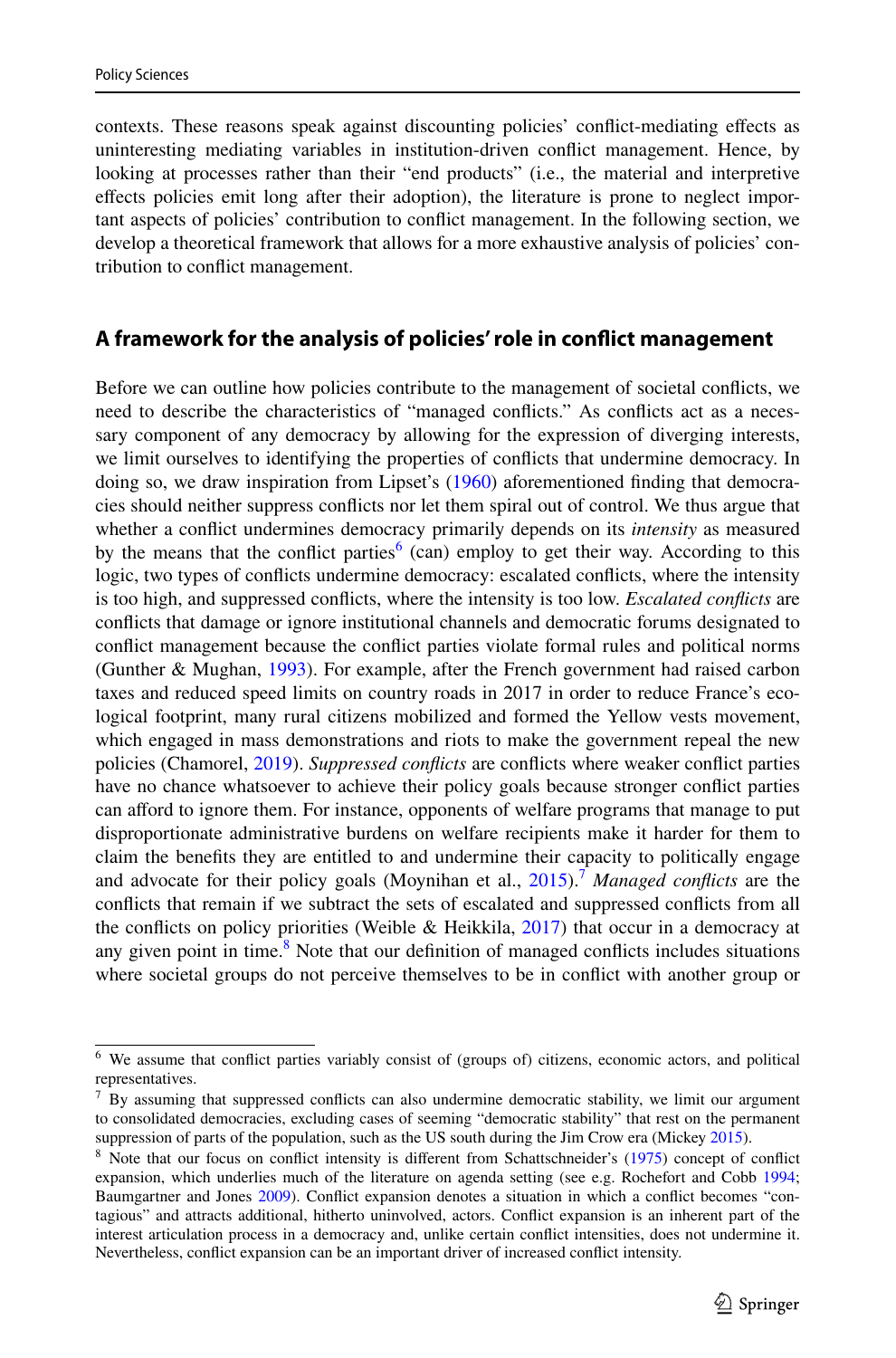

<span id="page-7-0"></span>**Fig. 1** How Policies Infuence Confict Intensity (based on Coleman, [1990\)](#page-13-16)

decide not to escalate a confict even though there is the realistic possibility of confict emergence and escalation.

To emphasize the novelty of our framework and position it with regard to existing research on democratic confict management, we formulate two scope conditions for the framework's applicability. First, and contra elements of the literature on the societal and economic prerequisites for democratic confict management, we expect governments to play a more active role in confict management. Instead of viewing the "manageability" of conficts that confront a polity as something that is exogenously given, we assume that *governments can shape or reshape these conficts through policy design*. In other words, we assume that most conficts, even those framed as indivisible cultural conficts, usually exhibit divisible aspects and that policies can infuence how confict parties approach a confict. Our framework therefore applies to cases where governments can move conficts up and down a scale of intensity through their policy activity. Second, and contrary to the literature on institutions' role in confict management and the literature on policy-making processes, we view *policy as an independent variable in confict management whose postlegislative efects infuence societal conficts*. This shift in perspective implies that our framework neglects the (often confictual) processes through which policies are adopted, implemented, and administered. Instead, it focuses on the material and interpretive efects of specifcally designed policies and how they infuence the perceptions and behavior of citizens when they approach and engage in a confict.

We suggest that there is a basic mechanism at work (pictured in Fig. [1](#page-7-0)) that allows us to formulate specifc, testable theoretical expectations on how policies, through their postlegislative effects, influence conflict intensity (Hedström & Ylikoski,  $2010$ ). The mechanism captures our central idea that policies infuence confict intensity through the material and interpretive efects they have on (groups of) citizens when they approach and engage in a confict. While policies (potentially) mitigate conficts through the distribution of benefts and burdens (material efects), they also infuence how people think about a particular policy issue, whether they perceive themselves as part of a confict and how they think of the people they consider to be their opponents (interpretive efects) (see Campbell, [2003;](#page-13-15) Mettler & Stonecash, [2008\)](#page-14-23). Peoples' attitudes toward a confict and their opponents infuence their confict behavior, i.e., their eagerness to engage in a confict or to ignore it, to agree on a compromise and accept a policy settlement, or to escalate/suppress a confict.

In the following, we detail and illustrate three versions of this basic mechanism: (i) policies can infuence whether conficts emerge at all through their infuence on cleavage structures in society; (ii) policies can infuence how confict parties approach a confict by providing incentives for focusing on divisible rather than indivisible aspects; and (iii) policies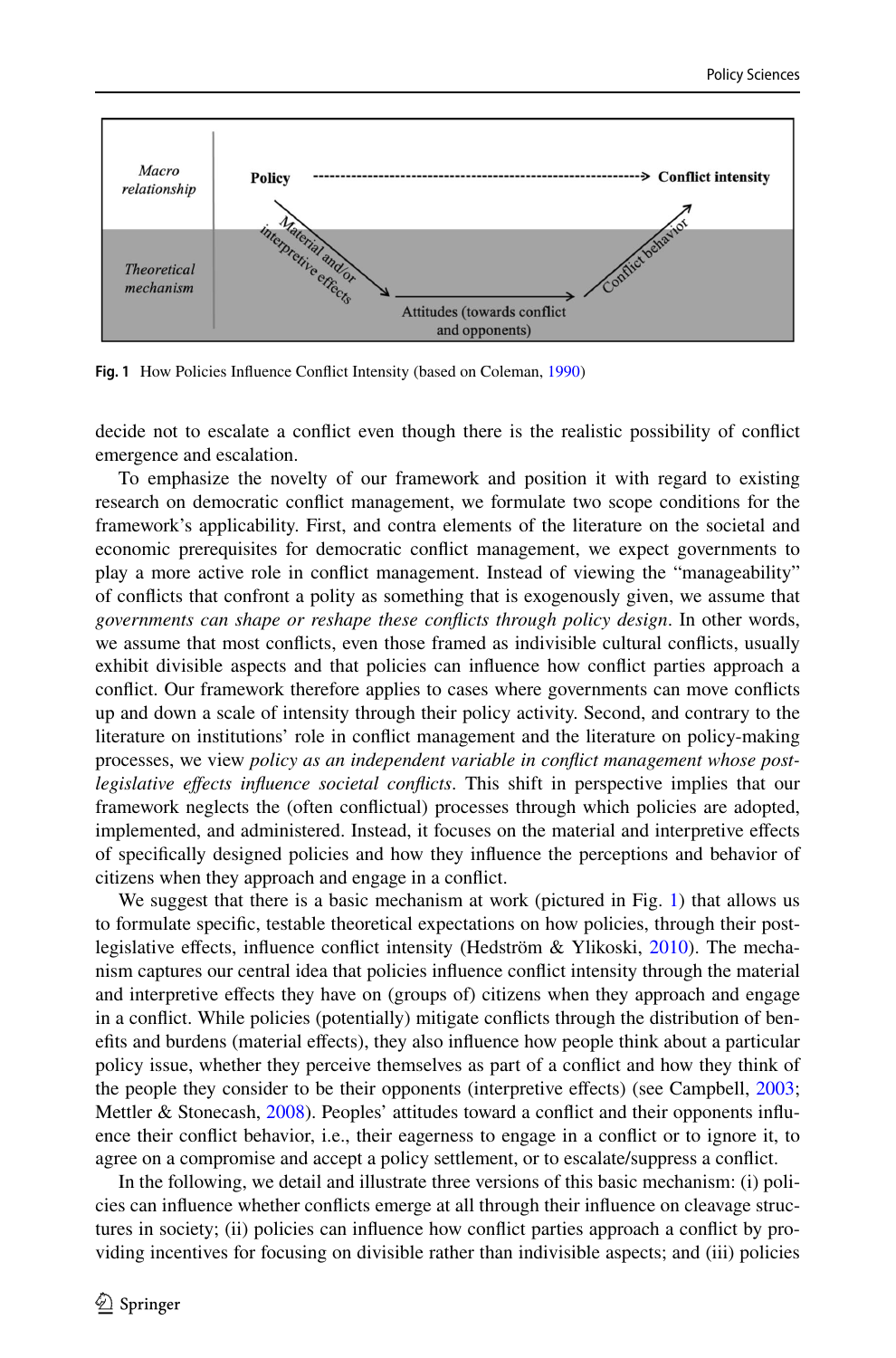can infuence conficts that are already entrenched by infuencing confict parties' relative strength. In the three versions of the basic mechanism, material and interpretive efects often infuence confict attitudes in combination rather than in isolation. Sometimes material incentives are what primarily make confict parties change their attitudes while sometimes the interpretive efects of policies are what primarily infuence confict attitudes. And sometimes it is a combination of material and interpretive policy efects that infuence conflict attitudes.

(i) *Policies can infuence the emergence of conficts through their efects on cleavage structures in society.* Conficts can only emerge if people actually perceive themselves to be part of a confict and identify others as their opponents. The easier it is for people to identify others as their opponents, the easier it is to stigmatize or stereotype them and the more likely it is that a cleavage will open up, thus facilitating the emergence of a confict. The infuential policy typologies by Lowi [\(1972](#page-14-24)) and Wilson [\(1995](#page-15-12)) emphasize the important role policies play in the formation of cleavages through the ways they distribute costs and benefts. For example, distributive policies can be expected to be more conducive to confict mediation than redistributive policies because distributive policies only appear to create winners (Lowi, [1972](#page-14-24)). Likewise, policies whose costs and benefts are tightly concentrated can be expected to contribute to the formation of cleavages as they create clear winners and losers who can stereotype each other. On the contrary, policies whose costs and benefts are more difuse are more likely to prevent the formation of cleavages (Wilson,  $1995$ <sup>9</sup>

These foundational ideas have informed research on welfare policies, which, by distributing benefts and burdens among people, divide people into those who beneft from a policy and those who have to pay for it (Mettler  $&$  Soss, [2004](#page-14-25)). Policy targets and the wider population perceive these divisions to be more or less fair. Welfare policies that only distribute benefts to a small minority of people by coupling entitlement to the strict fulflment of a narrow set of criteria create a clear division between recipients and taxpayers (Esping-Andersen, [1990](#page-13-17)). Such policies manifest or create societal divisions between needy and privileged and between deserving and undeserving groups. Recipients may resent being stigmatized while taxpayers may resent paying for the stigmatized. On the contrary, universal welfare policies that distribute benefts more widely smooth these divisions by overlapping the groups to some degree.

A related example of how policies can smooth (or exacerbate) divisions can be found in the literature on the social construction of target populations (Schneider & Ingram, [1993](#page-15-13)). This literature shows that policies send messages to the wider public about the deservingness and perceived worth of their target groups, or about the legitimacy of their demands (on this, see also Flores & Barclay,  $2016$ ). For instance, policies that rely on coercive policy tools such as sanctions, force, or re-education are likely to emphasize policy targets' negative standing in society because they signal that there is no other, more lenient, way of changing their behavior. Policies that create or reinforce the negative construction of target groups in society increase the likelihood that the wider public will perceive itself as being in distributional and/or moral confict with the target group. Both examples suggest that

<span id="page-8-0"></span>In a similar vein, Lascoumes and Le Galès ([2007\)](#page-14-26) show how specific policy instruments structure societal processes and outcomes, for example by privileging some actors and interests over others or through the distribution of resources. Importantly, these "political" effects are often independent of the policy objectives pursued.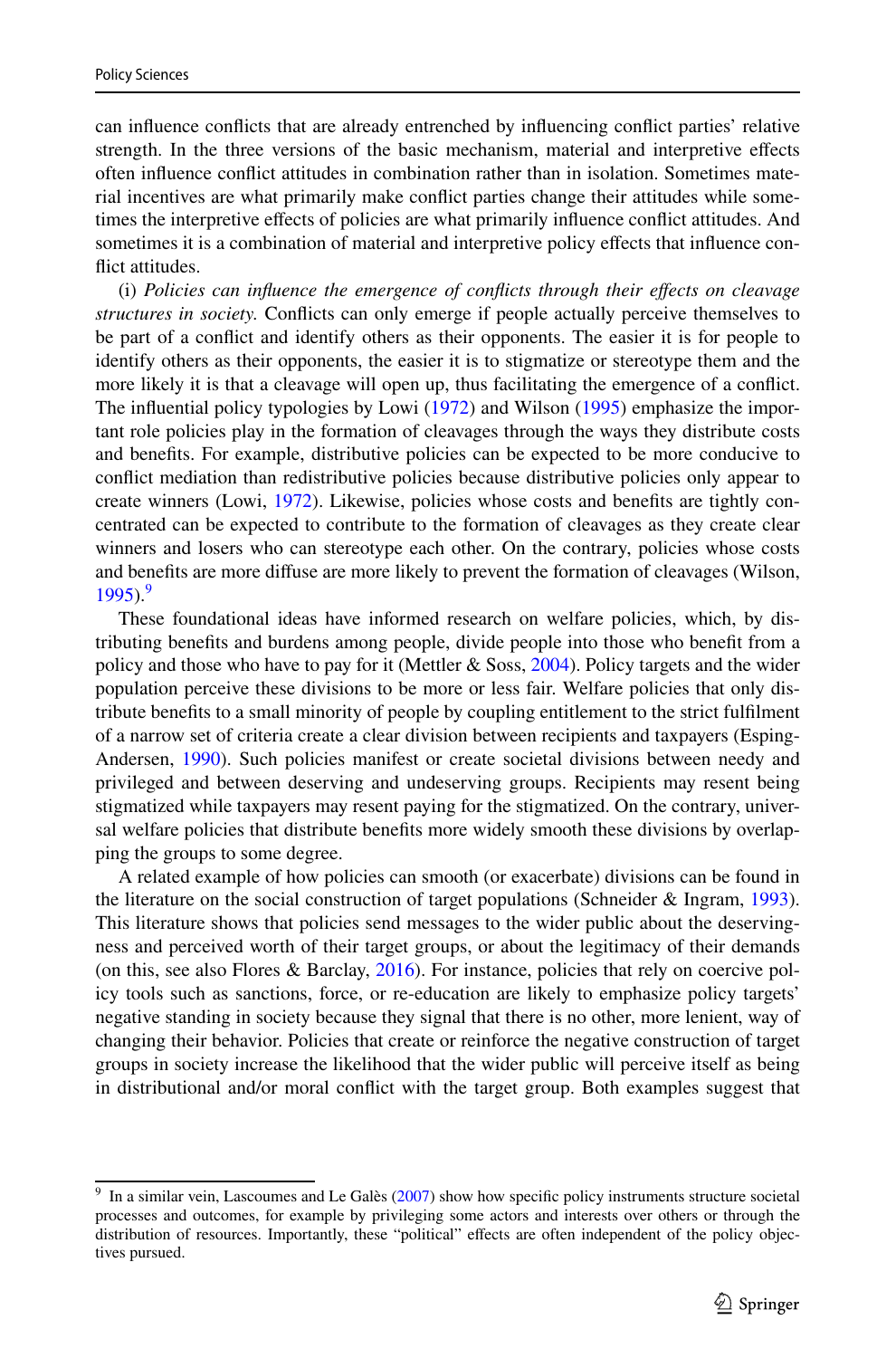policies can infuence whether a confict between societal groups emerges at all by making it harder for people to identify others as their opponents.

Another example of how policies can smooth divisions between diferent groups in society is the case of policies that aim to strike a balance between multiculturalism and civic integration. Most democratic states formulate multiple policies that seek to integrate migrants and ethnic and other minorities by reducing discrimination, promoting equal opportunities, acknowledging cultural identities and fostering cultural understanding across groups (Freeman, [2004](#page-13-19); Vertovec & Wessendorf, [2010\)](#page-15-14). Policies need to strike a delicate balance between acknowledging the identities of minority groups and fostering civic integration into the democratic state (Kymlicka & Banting,  $2006$ ). Research suggests that policies that overwhelmingly focus on civic integration while not acknowledging the particular identities of minority groups are likely to alienate minorities and lead to their social, economic, or spatial isolation (Reckwitz, [2020](#page-14-28)). Isolation can contribute to the formation of oppositional identities. On the contrary, policies that focus on diversity while neglecting the need for civic integration run the risk of classifying identity groups and reinforcing their concerns of marginalization (Wolfe & Klausen, [1997\)](#page-15-15). Moreover, diversity policies that lack a visible civic integration component may contribute to the stigmatization of minority groups as free riders in the eyes of the majority. Both policy orientations are therefore likely to pit minority groups against the majority and are likely to exacerbate group cleavages between them. According to this logic, policy mixes (Howlett & Rayner, [2007\)](#page-13-20) that balance civic integration and multiculturalism are most likely to be perceived as fair by minorities and the majority, and they are therefore best suited for preventing conficts from emerging between them.

Another example of policies that foster understanding across groups are those that expand access to higher education. Research suggests that people in states that invest in higher education are less likely to think in zero-sum terms. Higher education "militates against simplistic thinking, undermines stereotypes, opens people up to other points of view, and encourages them to tolerate social differences" (Norrlof,  $2019$ , 138).<sup>10</sup> Policies that increase access to higher education can thus mitigate cleavages by encouraging people to tolerate the views of others. Yet another example is policies that create a realistic prospect for social and economic advancement like economic integration policies for migrants (Freeman, [2004\)](#page-13-19). Policies that create prospects for advancement encourage people to assess situations based on fexible, meritocratic identities. The general idea here is a familiar one: People who imagine that they can advance economically or socially harbor fewer animosities toward people who are better off than they are when compared to people who feel trapped in their inferior social and economic status. Policies that encourage people to make meritocratic identity attributes salient simultaneously discourage people from focusing on fxed, often more discriminatory, identity attributes like race or ethnicity (Collier, [2018](#page-13-21)). To summarize, policies that smooth divisions between groups and help people tolerate social and political diferences are likely to mediate people's confict attitudes and behavior.

<span id="page-9-0"></span><sup>&</sup>lt;sup>10</sup> Although expanding access to higher education from a low baseline might create a division between "Somewheres" and "Anywheres" (Goodhart [2017](#page-13-22)), i.e., a higher polarization of attitudes between people harboring traditional values and those who have more cosmopolitan values, this efect should reverse once the majority of people has access to higher education – a situation that increasingly applies to younger people in OECD countries (OECD [2017](#page-14-30)).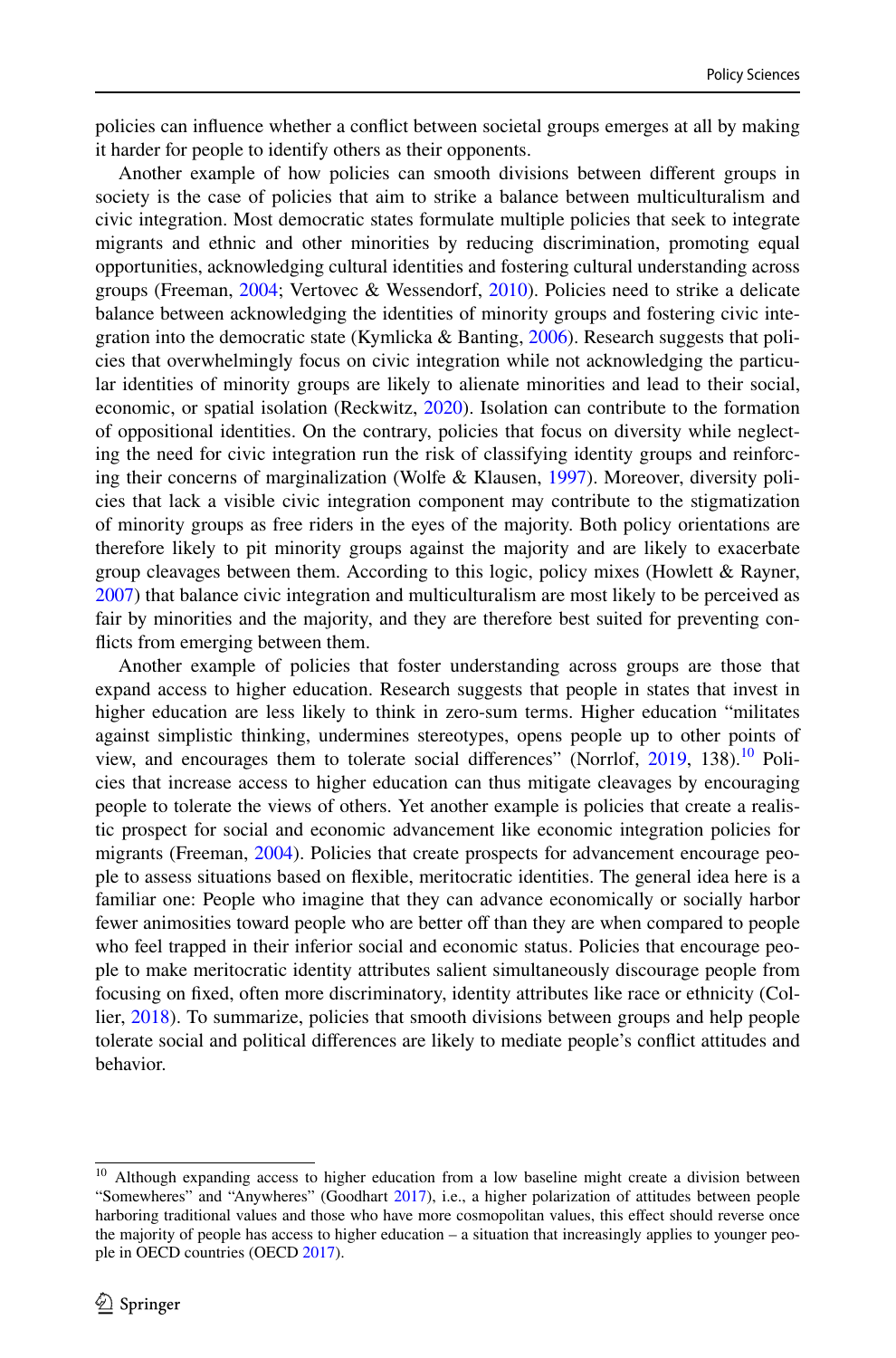(ii) *Policies can infuence confict intensity by encouraging confict parties to focus on the divisible rather than indivisible aspects of a confict*. In situations where a confict can no longer be avoided, policies can arguably infuence confict parties' willingness to work toward reaching a confict settlement. The policy literature has conceptualized conficts over policy controversies as "framing contests," with confict parties strategically highlighting some aspects of a confict while downplaying, or altogether ignoring, others (Boin,'t Hart, and McConnell [2009](#page-13-23); Entman, [1993\)](#page-13-24). This research suggests that confict parties can choose which aspects of a confict they want to focus on, and policies can be expected to infuence this choice.

An example includes policies and their role in the conficts that are currently taking place in many democracies regarding the transition from carbon-heavy industries to sustainable energy production. In Wyoming, for instance, many local residents heavily contest the transition from coal to wind. Conficts over the transition to sustainable energy production exhibit both divisible and indivisible aspects. While locals fear job and income losses resulting from the transition, they also oppose wind farms because they cause an "identity crisis," i.e., a perception that the clean-power transition will destroy their traditional "way of life," upend communities' cultural ties to coal and clutter open landscapes with wind turbines (Searcey, [2021\)](#page-15-16). What observers often call "pragmatism" is locals' grudging embrace of economic opportunities in spite of these cultural repercussions.

One can therefore expect that policies that create economic opportunities for locals during the transition process enable them to adopt a pragmatist attitude, or confict perceptions that focus on divisible aspects. Experts have proposed taxation schemes that make wind farm operators pay enough local taxes to enable local officials to create job alternatives (such as in landscape restoration after coal mine closings), or have argued for policies that facilitate local ownership of wind farms (Searcey, [2021;](#page-15-16) Wehrmann, [2019](#page-15-17)). Of course, the degree to which policies can render a confict amenable to compromise and negotiation will vary from case to case. It is likely that policies' effects on conflict perceptions would be rather limited when confict parties have their eyes frmly set on indivisible, often cultural, aspects. Nevertheless, as Jan-Werner Müller [\(2019](#page-14-31), 40) observes, what "is routinely presented as a cultural confict […] usually involves a much less dramatic fght over how opportunities are distributed through regulatory and infrastructure decisions." In any case, confict parties that focus on divisible aspects are less likely to adopt an uncompromising attitude, and therefore also less likely to escalate or suppress a confict.

*(iii) Policies can infuence confict intensity by infuencing the relative strength of conflict parties*. In situations in which a conflict is already entrenched and the conflict parties appear to be irreconcilably opposed to each other, policies can still try to create a level playing feld. As a considerable amount of literature on democratization suggests (e.g., Rustow, [1970](#page-15-2)), confict parties that cannot topple each other are more likely to resign and agree on a compromise. On the contrary, powerful confict parties often feel tempted to use their advantages to ignore the policy goals of weaker groups in order to get their way. A level playing feld may thus temporarily lead to greater confict intensity, however, it may simultaneously create the precondition for confict management, if the parties realize that they cannot topple each other.

One way for policies to create a power balance is to divide, and thereby weaken, powerful conflict parties. For example, policies that generate job alternatives for workers in carbon-heavy industries can help break up confict parties that block clean-power transitions. The challenge today, from a confict management perspective, is that as the pressure for governments to adopt emission-reducing policies increases, carbon-heavy industries and their workers fnd themselves on the losing side and may potentially morph into a powerful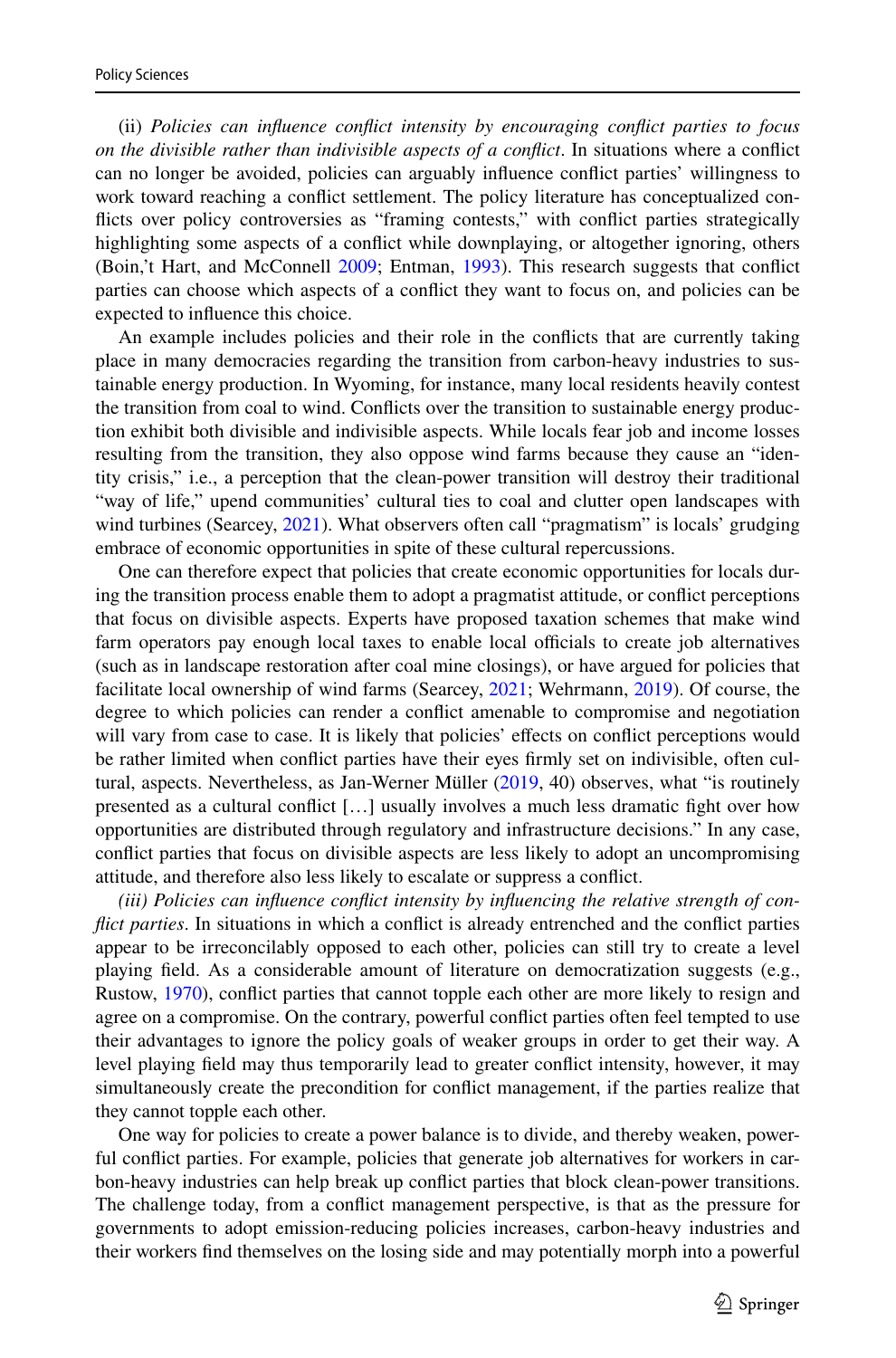confict party that can obstruct change (Hale et al. [2018\)](#page-13-25). Policies that ofer employment and income alternatives for workers in these sectors, such as President Obama's POWER Initiative, $\frac{11}{11}$  a federal funding scheme to support workers and communities affected by the transition away from coal, can create a "beneficial" cleavage between these workers and their current employers.

In addition to dividing powerful confict parties, policies can also strengthen the more moderate actors within a confict party, thereby reducing the likelihood that they will opt to escalate a confict. A historical example is the US National Labor Relations Act (NLRA) of 1935, which increased the bargaining power of private sector employees by granting them with the right to form unions, engage in collective bargaining and organize strikes. The NLRA thus fueled the emergence of new organizations that centralized and legitimized decisions to go on strike, and, in doing so, suppressed the possible (but rare) extremes of out-of-control wildcat strikes that had been seen in the late nineteenth century or early twentieth century (Rayback, [1959](#page-14-32)). As Pierson [\(2015](#page-14-33)) has emphasized, there are various ways in which newly adopted policies can shift the power balance between competing groups in enduring ways (see also Hertel-Fernandez, [2018](#page-13-26)). For example, new policies may change resource fows and resource stocks, thereby empowering weaker confict parties. Moreover, new policies may come equipped with opportunities for weaker confict parties to insist on their prerogatives and make themselves heard, such as by granting them with the opportunity to use the courts to adjudicate confict. More generally, by infuencing the relative strength of confict parties, policies are likely to afect whether confict parties develop a compromising attitude or choose to escalate a confict and/or suppress their (weaker) opponents.

# **Conclusion**

This article argues for an updated understanding of democratic confict management that acknowledges policies' increasingly important role in it. We propose a novel theoretical framework that allows us to analyze how the increased policy activity of modern democratic states infuences the emergence and development of societal conficts. We outline how specifcally designed policies, through their material and interpretive efects, can infuence peoples' confict attitudes and behavior, which ultimately determines whether societal conficts stay within managed bounds, or whether they become suppressed or spiral out of control. Our theoretical framework leads to the overarching expectation that democratic states with confict-mediating policy infrastructures will be more stable over time than states with confict-escalating and/or -suppressing policy infrastructures.

Research that examines policies' material and interpretive efects and traces their infuence on confict attitudes, behaviors and overall intensity is likely to face some specifc challenges. For one, material and interpretive efects are often tightly interwoven and afect confict parties diferently. Material benefts for one societal group or confict party might constitute (negative) interpretive efects for the other confict party. Moreover, it should often prove challenging to isolate and identify the confict-mediating efects of specifc policies. This is frst because citizens form political judgements in a web of infuences, and

<span id="page-11-0"></span><sup>&</sup>lt;sup>11</sup> See https://obamawhitehouse.archives.gov/the-press-office/2016/08/24/fact-sheet-administration-annou [nces-new-economic-and-workforce\(](https://obamawhitehouse.archives.gov/the-press-office/2016/08/24/fact-sheet-administration-announces-new-economic-and-workforce)retrieved February 22, 2022).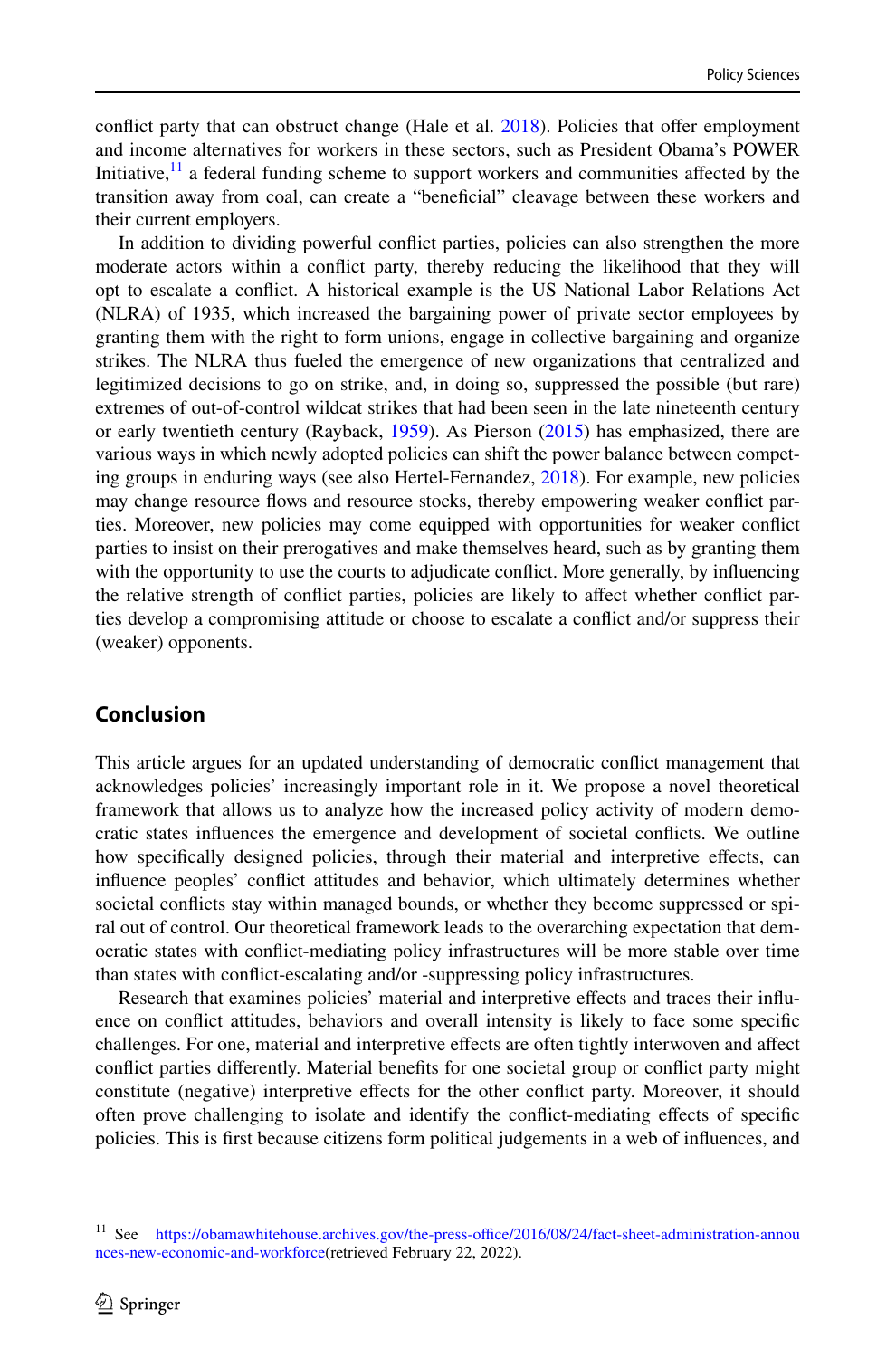second, because it is often difficult to establish the concrete channels through which people "experience" a policy—directly as recipients or contributors, or indirectly through media consumption or some form of personal experience. It should thus be particularly important to clearly specify the hypothesized connections between (i) some policy aspect(s) and (ii) specifc confict attitudes and behaviors by (iii) certain societal groups or confict parties, and connect these variables through carefully developed causal models.

Finally, there is the question of whether a specifc policy has confict-mediating efects or some aspects of a larger policy mix (Capano & Howlett, [2020\)](#page-13-27). Distinguishing between the confict-mediating efects of individual policies and larger policy mixes or entire policy sectors should be important for examining whether and how a country's policy infrastructure infuences the functioning of democracy in the long run. After all, a single policy's infuence on the intensity of a specifc confict is unlikely to measurably infuence the functioning of democracy, regardless of whether one approximates it in terms of the number of riots or of sentiments of democratic disafection among citizens. Rather, the overall policy infrastructure of a country, applied to a large number of conficts over longer time spans, should infuence the functioning of democracy. Against this background, it is particularly important for future research to measure the confict-mediating aspects of entire policy sectors, compare them over time and across countries, and assess their impact on a range of variables that indicate democratic qualities.

While we do not downplay the role and importance of societal and economic preconditions, formal institutions (such as elections or collaborative governance arrangements), or political norms in democratic confict management, we suggest that policies' role in confict management is still underappreciated and underexplored—even in research on policy feedback. Exploring policies' impact on societal conficts is all the more important given that several of the factors and preconditions that were traditionally considered to facilitate confict management no longer exist in modern democratic states, or they are at least in shorter supply than they once were. There is now wide agreement across disciplines that greater social and cultural diferentiation, heightened economic inequality and extensive migration have made modern societies increasingly heterogeneous and multicultural. These trends challenge the social fabric that the political economy and social capital literatures consider to be important for the functioning of democracy. Moreover, there is a rapidly growing literature on democratic backsliding that fnds that the erosion of democratic procedures and political norms has become widespread in consolidated democracies (Levitsky & Ziblatt, [2018;](#page-14-0) Waldner & Lust, [2018](#page-15-18)). Against this background, it is tempting to jump to the conclusion that governments' ability to manage political and societal conficts is dwindling. This article shows that this conclusion would be premature, as it rests on an incomplete and outdated understanding of democratic confict management. Assessments of modern democracies' confict management practices should be made with an eye on policies' post-legislative efects.

**Acknowledgements** We thank Chris Ansell, Tim Büthe, Christoph Knill, Quinton Mayne, Terry Moe, Eric Patashnik, Vivien Schmidt, Yves Steinebach, and the three anonymous reviewers for excellent advice and suggestions.

**Funding** Open Access funding enabled and organized by Projekt DEAL.

**Open Access** This article is licensed under a Creative Commons Attribution 4.0 International License, which permits use, sharing, adaptation, distribution and reproduction in any medium or format, as long as you give appropriate credit to the original author(s) and the source, provide a link to the Creative Commons licence, and indicate if changes were made. The images or other third party material in this article are included in the article's Creative Commons licence, unless indicated otherwise in a credit line to the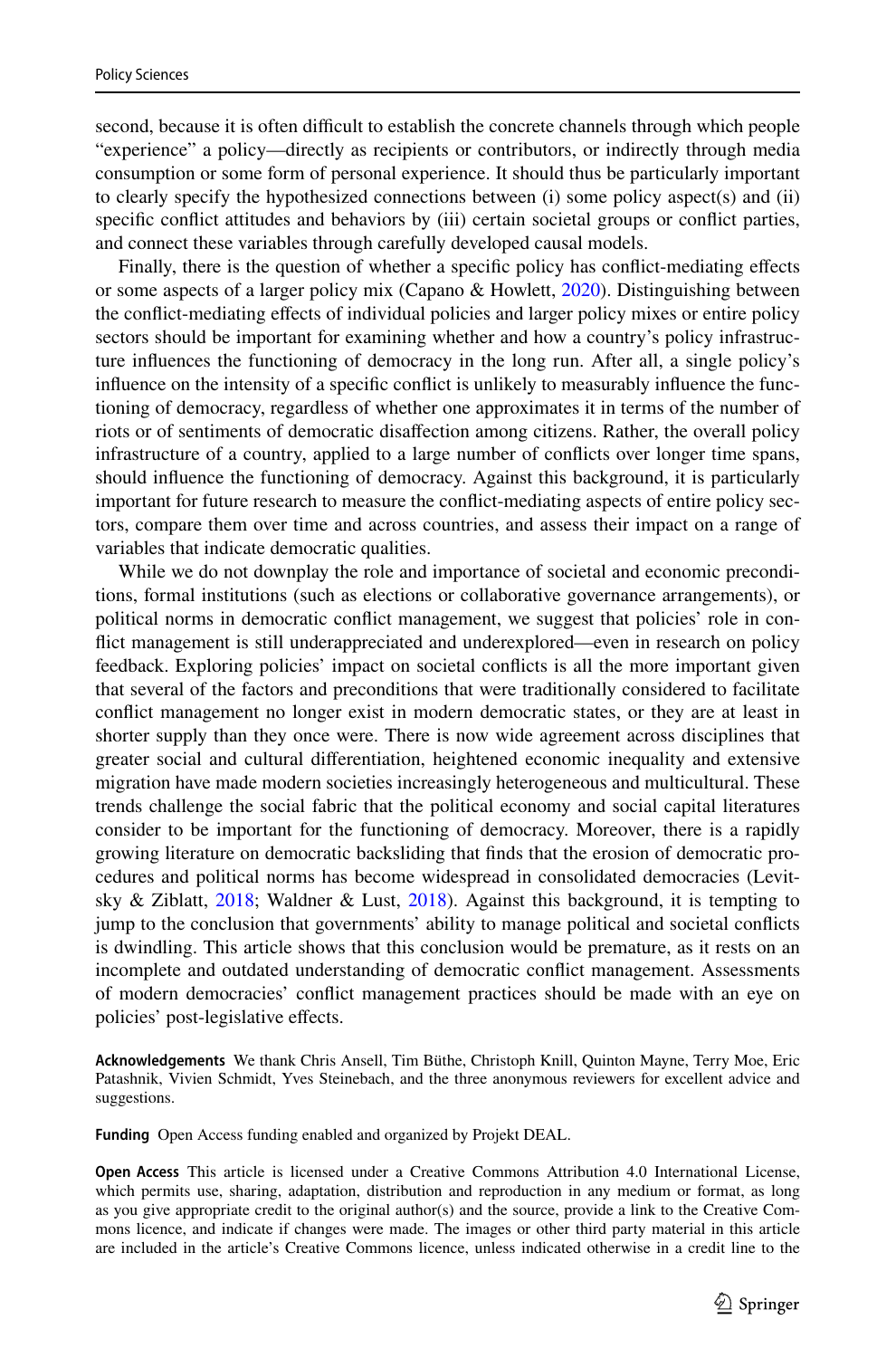material. If material is not included in the article's Creative Commons licence and your intended use is not permitted by statutory regulation or exceeds the permitted use, you will need to obtain permission directly from the copyright holder. To view a copy of this licence, visit [http://creativecommons.org/licenses/by/4.0/.](http://creativecommons.org/licenses/by/4.0/)

## **References**

- <span id="page-13-2"></span>Adam, C., Hurka, S., Knill, C., & Steinebach, Y. (2019). *Policy accumulation and the democratic responsiveness trap*. Cambridge University Press.
- <span id="page-13-10"></span>Ansell, C. K., & Gash, A. (2008). Collaborative governance in theory and practice. *Journal of Public Administration Research and Theory, 18*(4), 543–571.
- <span id="page-13-3"></span>Anzia, S. F., & Moe, T. M. (2017). Polarization and policy: The politics of public-sector pensions. *Legislative Studies Quarterly, 42*(1), 33–62.
- <span id="page-13-13"></span>Baumgartner, F. R., & Jones, B. D. (2009). *Agendas and instability in American politics*. University of Chicago Press.
- <span id="page-13-23"></span>Boin, A., 't Hart, Pt., & McConnell, A. (2009). Crisis exploitation: Political and policy impacts of framing contests. *Journal of European Public Policy, 16*(1), 81–106.
- <span id="page-13-15"></span>Campbell, A. L. (2003). *How policies make citizens: Senior political activism and the American welfare state*. Princeton University Press.
- <span id="page-13-27"></span>Capano, G., & Howlett, M. (2020). The knowns and unknowns of policy instrument analysis: Policy tools and the current research agenda on policy mixes. *SAGE Open, 10*(1), 1–13.
- <span id="page-13-12"></span>Chamorel, P. (2019). Macron versus the yellow vests. *Journal of Democracy, 30*(4), 48–62.
- <span id="page-13-16"></span>Coleman, J. S. (1990). *Foundations of social theory*. Harvard University Press.
- <span id="page-13-21"></span>Collier, P. (2018). Diverging identities: A model of class formation. *Blavatnik School of Government Working Paper* 2018/024: 1–18.
- <span id="page-13-6"></span>de Tocqueville, A. (2002). *Democracy in America*. University of Chicago Press.
- <span id="page-13-5"></span>Dubiel, H. (1998). Cultivated conficts. *Political Theory, 26*(2), 209–220.
- <span id="page-13-24"></span>Entman, R. M. (1993). Framing: toward clarifcation of a fractured paradigm. *Journal of Communication, 43*(4), 51–58.
- <span id="page-13-17"></span>Esping-Andersen, G. (1990). *The three worlds of welfare capitalism*. Princeton University Press.
- <span id="page-13-8"></span>Evans, D. (1994). Policy and pork: The use of pork barrel projects to build policy coalitions in the house of representatives. *American Journal of Political Science, 38*(4), 894.
- <span id="page-13-18"></span>Flores, A. R., & Barclay, S. (2016). Backlash, consensus, legitimacy, or polarization: The efect of same-sex marriage policy on mass attitudes. *Political Research Quarterly, 69*(1), 43–56.
- <span id="page-13-19"></span>Freeman, G. P. (2004). Immigrant incorporation in western democracies. *International Migration Review, 38*(3), 945–969.
- <span id="page-13-22"></span>Goodhart, D. (2017). *The road to somewhere: The populist revolt and the future of politics*. Hurst & Company.
- <span id="page-13-11"></span>Gunther, R., and Mughan, A. (1993). Political institutions and cleavage management. In *Do Institutions Matter?*, (Eds) by R. Kent Weaver and Bert A. Rockman, 272–301. Brookings Institution.
- <span id="page-13-4"></span>Hacker, J. S., & Pierson, P. (2014). After the 'master theory': downs, schattschneider, and the rebirth of policy-focused analysis. *Perspectives on Politics, 12*(03), 643–662.
- <span id="page-13-25"></span>Hale, T. N., Green, J. F. and Colgan, J.D. (2018). The climate is changing. Here's how politics will also change. *Monkey Cage* (blog). [https://www.washingtonpost.com/news/monkey-cage/wp/2018/10/08/](https://www.washingtonpost.com/news/monkey-cage/wp/2018/10/08/the-climate-is-changing-heres-how-politics-will-also-change/) [the-climate-is-changing-heres-how-politics-will-also-change/](https://www.washingtonpost.com/news/monkey-cage/wp/2018/10/08/the-climate-is-changing-heres-how-politics-will-also-change/).
- <span id="page-13-14"></span>Hedström, P., & Ylikoski, P. (2010). Causal mechanisms in the social sciences. *Annual Review of Sociology, 36*(1), 49–67.
- <span id="page-13-0"></span>Helmke, G., & Levitsky, S. (2004). Informal institutions and comparative politics. *Perspectives on Politics, 2*(4), 725–740.
- <span id="page-13-26"></span>Hertel-Fernandez, A. (2018). Policy feedback as political weapon: Conservative advocacy and the demobilization of the public sector labor movement. *Perspectives on Politics, 16*(2), 364–379.
- <span id="page-13-9"></span>Hinterleitner, M. (2020). *Policy controversies and political blame games*. Cambridge University Press.
- <span id="page-13-1"></span>Hirschman, A. O. (1994). Social conficts as pillars of democratic market society. *Political Theory, 22*(2), 203–218.
- <span id="page-13-7"></span>Hooghe, M., & Stolle, D. (Eds.). (2003). *Generating social capital: Civil society and institutions in comparative perspective*. Palgrave Macmillan.
- <span id="page-13-20"></span>Howlett, M., & Rayner, J. (2007). Design principles for policy mixes. *Policy and Society, 26*(4), 1–18.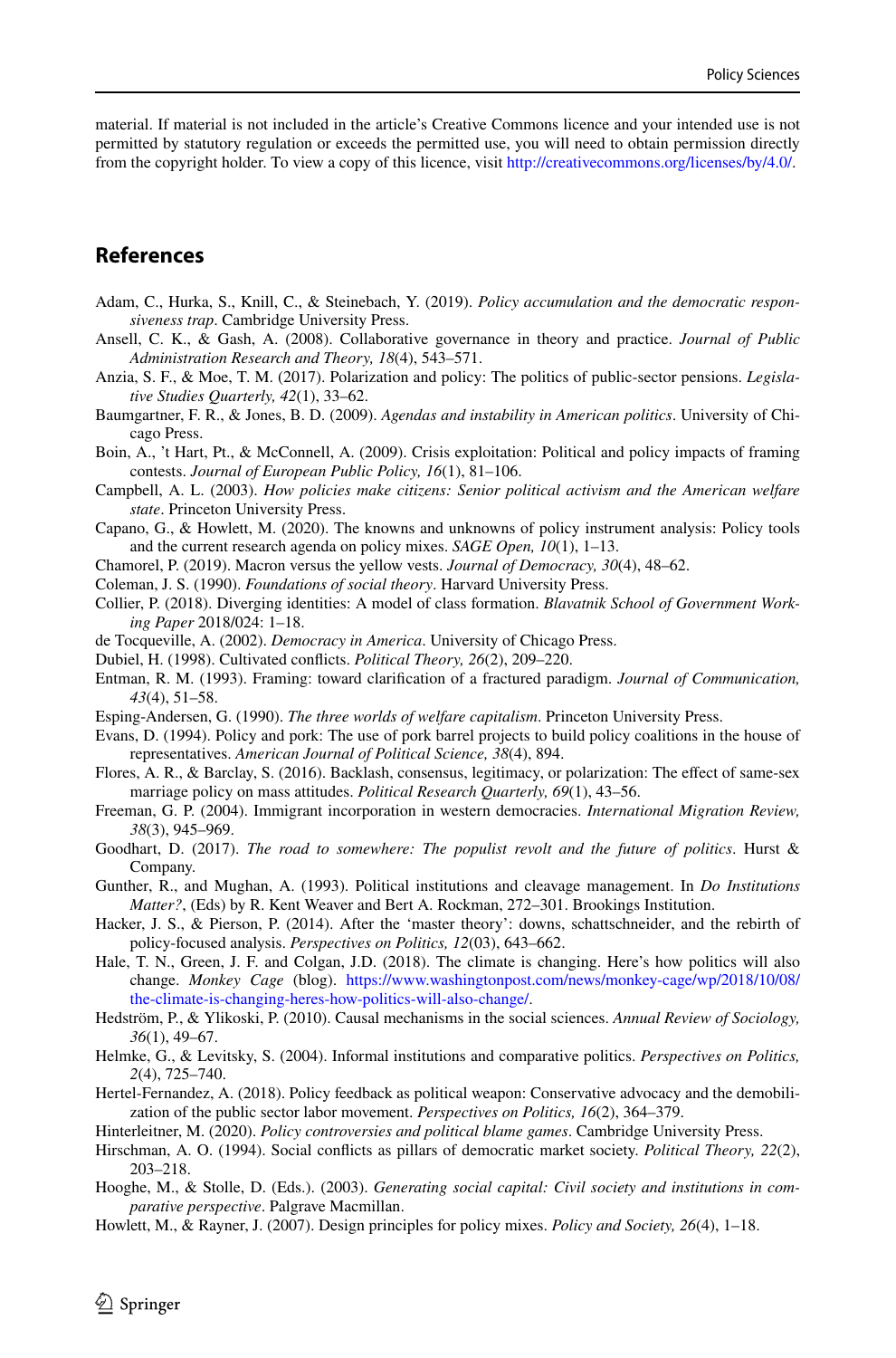- <span id="page-14-14"></span>Iversen, T., & Soskice, D. (2019). *Democracy and prosperity: The reinvention of capitalism in a tubulent century*. Princeton University Press.
- <span id="page-14-6"></span>Jenkins, J. A., & Milkis, S. M. (Eds.). (2014). *The politics of major policy reform in postwar America*. Cambridge Univ. Press.
- <span id="page-14-13"></span>Knutsen, C. H., Gerring, J., Skaaning, S.-E., Teorell, J., Maguire, M., Coppedge, M., & Lindberg, S. I. (2019). Economic development and democracy: An electoral connection: economic development and democracy. *European Journal of Political Research, 58*(1), 292–314.
- <span id="page-14-19"></span>Koppenjan, J. F. M. (2007). Consensus and confict in policy networks: Too much or too little? In E. Sørensen & J. Torfng (Eds.), *Theories of democratic network governance* (pp. 133–152). Palgrave Macmillan UK.
- <span id="page-14-27"></span>Kymlicka, W., & Banting, K. G. (Eds.). (2006). *Multiculturalism and the welfare state: recognition and redistribution in contemporary democracies*. Oxford University Press.
- <span id="page-14-26"></span>Lascoumes, P., & Le Galès, P. (2007). Introduction: Understanding Public policy through its instruments from the nature of instruments to the sociology of public policy instrumentation. *Governance, 20*(1),  $1 - 21$
- <span id="page-14-0"></span>Levitsky, S., & Ziblatt, D. (2018). *How democracies die*. Crown Publishing.
- <span id="page-14-2"></span>Lijphart, A. (2012). *Patterns of democracy* (2 Rev). Yale University Press.
- <span id="page-14-11"></span>Lipset, S. M. (1960). *Political man: The social bases of politics*. Doubleday.
- <span id="page-14-12"></span>Lipset, S. M. (1985). *Consensus and confict: Essays in political sociology*. Transaction Books.
- <span id="page-14-8"></span>Lowi, T. J. (1964). American business, public policy, case-studies, and political theory. *World Politics, 16*(4), 677.
- <span id="page-14-24"></span>Lowi, T. J. (1972). Four systems of policy, politics, and choice. *Public Administration Review, 32*(4), 298.
- <span id="page-14-17"></span>Matland, R. E. (1995). Synthesizing the implementation literature: The ambiguity-confict model of policy implementation. *Journal of Public Administration Research and Theory, 5*(2), 145–174.
- <span id="page-14-4"></span>Mettler, S., & SoRelle, M. (2014). Policy feedback theory. In P. A. Sabatier & C. M. Weible (Eds.), *Theories of the policy process.* Westview Press.
- <span id="page-14-25"></span>Mettler, S., & Soss, J. (2004). The consequences of public policy for democratic citizenship: Bridging policy studies and mass politics. *Perspectives on Politics, 2*(1), 55–73.
- <span id="page-14-23"></span>Mettler, S., & Stonecash, J. M. (2008). Government program usage and political voice. *Social Science Quarterly, 89*(2), 273–293.
- <span id="page-14-21"></span>Mickey, R. W. (2015). *Paths out of Dixie: The Democratization of authoritarian enclaves in America's deep south, 1944-1972*. Princeton studies in American Politics. Historical, international, and comparative perspectives. Princeton University Press.
- <span id="page-14-20"></span>Moynihan, D., Herd, P., & Harvey, H. (2015). Administrative burden: Learning, psychological, and compliance costs in citizen-state interactions. *Journal of Public Administration Research and Theory, 25*(1), 43–69.
- <span id="page-14-31"></span>Müller, J.-W. (2019). False fags: Thy myth of the nationalist resurgence. *Foreign Afairs*, *98*(2), 35–41.
- <span id="page-14-29"></span>Norrlof, C. (2019). Educate to liberate - open societies need open minds. *Foreign Afairs, 98*(2), 132–141.
- <span id="page-14-30"></span>OECD. 2017. State of Higher Education 2015–16. OECD Higher Education Programme. [http://www.oecd.](http://www.oecd.org/education/imhe/The%20State%20of%20Higher%20Education%202015-16.pdf) [org/education/imhe/The%20State%20of%20Higher%20Education%202015-16.pdf](http://www.oecd.org/education/imhe/The%20State%20of%20Higher%20Education%202015-16.pdf).
- <span id="page-14-5"></span>Orren, K., & Skowronek, S. (2017). *The policy state*. Harvard University Press.
- <span id="page-14-9"></span>Patashnik, E. M., & Zelizer, J. E. (2013). The struggle to remake politics: Liberal reform and the limits of policy feedback in the contemporary American State. *Perspectives on Politics, 11*(4), 1071–1087.
- <span id="page-14-10"></span>Pierson, P. (1993). When effect becomes cause. *World Politics*, 45(4), 595–628.
- <span id="page-14-33"></span>Pierson, P. (2015). "Power and Path Dependence." In *Advances in Comparative-Historical Analysis*, edited by James Mahoney and Kathleen Ann Thelen (pp. 123–146). Strategies for Social Inquiry. New York: Cambridge University Press.
- <span id="page-14-7"></span>Pierson, P., & Skocpol, T. (Eds.) (2007). *The Transformation of American Politics*. Princeton Studies in American Politics. Princeton University Press.
- <span id="page-14-15"></span>Przeworski, A. (2018). *Why bother with elections?* Polity Press.
- <span id="page-14-1"></span>Przeworski, A. (2019). *Crises of democracy*. Cambridge University Press.
- <span id="page-14-3"></span>Putnam, R. D. (1993). *Making Democracy work: Civic traditions in modern Italy*. Princeton Univ. Press.
- <span id="page-14-32"></span>Rayback, J. G. (1959). *A history of American labor*. Macmillan Company.
- <span id="page-14-28"></span>Reckwitz, A. (2020). *Society of singularities*. Cambridge; Medford, MA: Polity.
- <span id="page-14-16"></span>Reynolds, A. (Ed.). (2002). *The architecture of democracy: Constitutional design, confict management, and democracy*. Oxford University Press.
- <span id="page-14-18"></span>Roche, W. K., Teague, P., & Colvin, A. J. (Eds.). (2014). *The Oxford handbook of confict management in organizations*. Oxford University Press.
- <span id="page-14-22"></span>Rochefort, D. A., & Cobb, R. W. (Eds.). (1994). *The politics of problem defnition: Shaping the policy agenda*. University Press of Kansas.